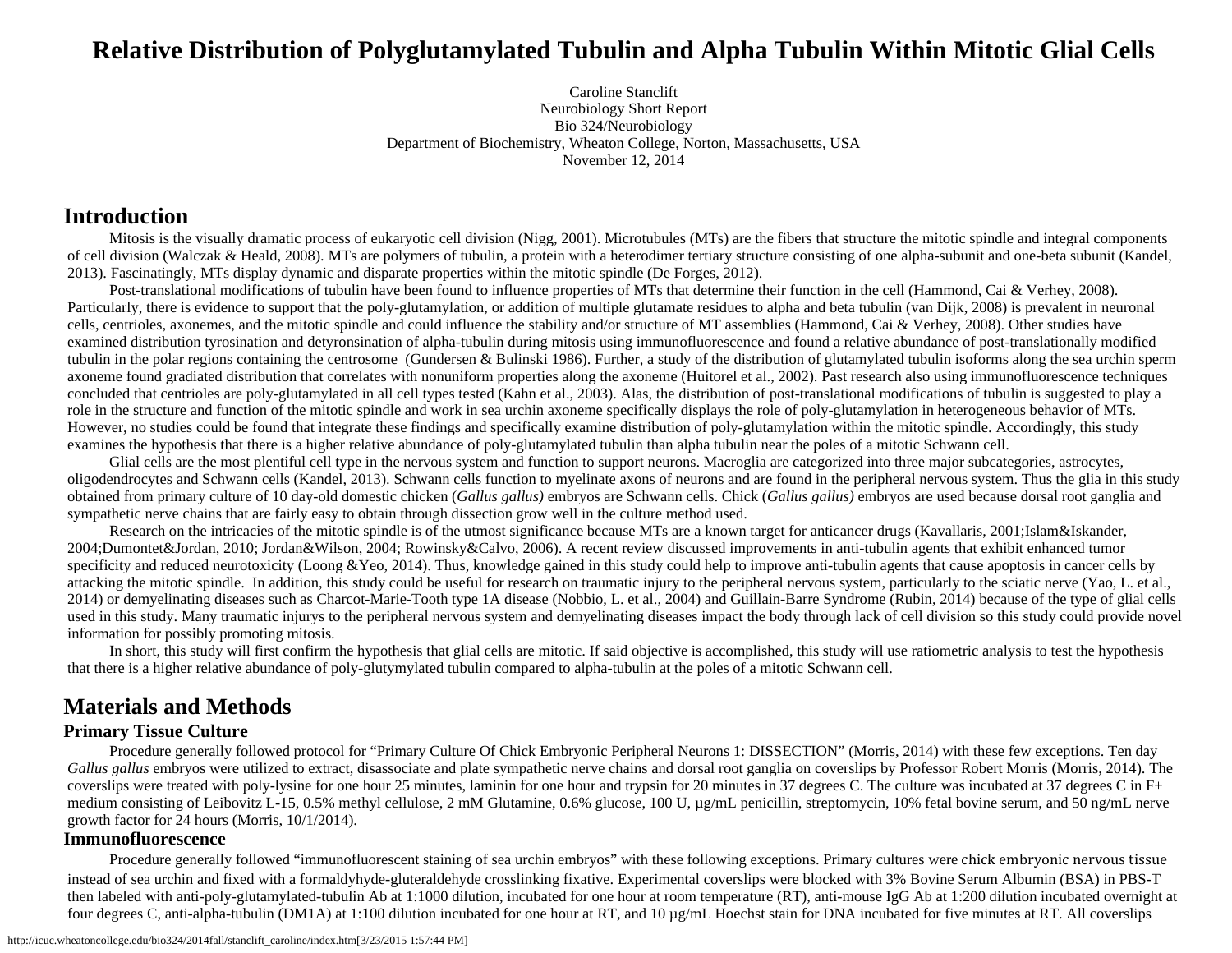were washed three times with PBS-T after labeling.

### **Imaging**

Nikon Eclipse E200 fluorescent microscope, Mercury 100W fluorescence machine with a Sony DWF-X700 camera and a 1.0X camera mount was used to view mitotic glia (the cell of interest (COI), based on mitotic signatures of DNA stain) with a 40x objective lens. An iMac computer (capicorn) with SPOT software was used to collect images of the COI in the blue, green and red fluorescent channels that labeled for DNA, alpha-tubulin and poly-glutamylated tubulin respectively for experimental, positive control and negative control. All equipment was provided by Wheaton College in Norton, MA in the Imaging Center for Undergraduate Collaboration, ICUC, of the Mars Center for Science and Technology.

### **Data Analysis**

#### **Quantitative Analysis of Mitotic Signature**

First the scale of the 40X image containing the cell of interest (COI) was calculated on ImageJ. Then DNA (designated by the blue spots) of every cell within the field of view was outlined as precisely as possible using the freehand selection tool. The area in  $\mu$ m<sup>2</sup> and mean brightness of each cell was collected. Then a ratio of mean brightness per  $\mu$ m<sup>2</sup> was calculated. Averages of the area, mean brightness and mean brightness per  $\mu$ m<sup>2</sup> was calculated for each cell then compared to the same designation for the COI with mitotic signatures.

#### **Ratiometric Analysis of Poly-glutamylated Tubulin and alpha Tubulin**

Ratiometric image analysis followed procedure outlined in Patterns of Ciliary Retraction in Echinoid Embryos (Sholi, 2014). Images of the poly-glutamylated labeled tubulin channel and the alpha tubulin labeled channel of were opened in ImageJ. The type of images was changed to 32 bit. Then from the process tab, image calculator was used to divide the image of poly-glutamylated labeled tubulin by image of the alpha tubulin labeled channel to produce a ratiometric image. This stacked image represents a mathematical ratio of two labeled tubulins. This procedure was used because a simple comparison of measured brightness of the green and red channel would not test the hypothesis of relative abundance seeing that brightness values are effected by exposure time and fluorchromes. Therefore, if a ratiometric image is created, the problem of exposure time is no longer a confounding variable because it is simply a visual representation of the mathematic ratio. The only deviation from the procedure outlined in Patterns of Ciliary Retraction in Echinoid Embryos was that the ratiometric image brightness was not multiplied by an appropriate factor because the details were already evident without multiplication. **Statistical Analysis**

A one-tailed two-sample Student's t-test was calculated to determine if the brightness to area ratio was significantly different for a mitotic cell of interest (COI) than the average brightness to area ratios with in the field of view.

## **Results**

### **Quantitative Analysis of Mitotic Signature**

 Immunofluorescence images of a glial cell found in the experimental culture did display mitotic signatures. The COI (designated with two arrows pointing to the poles in Figure 1) has a spindle shaped network of MTs surrounding condensed DNA that could be a textbook picture of mitosis. The shapes of the MTs in other cells of the image are more outspread and display the more typical triangular shape of glia indicated by the green and red fluorescence. In comparison, the COI appears more condensed and polarized with the DNA compacted in the middle.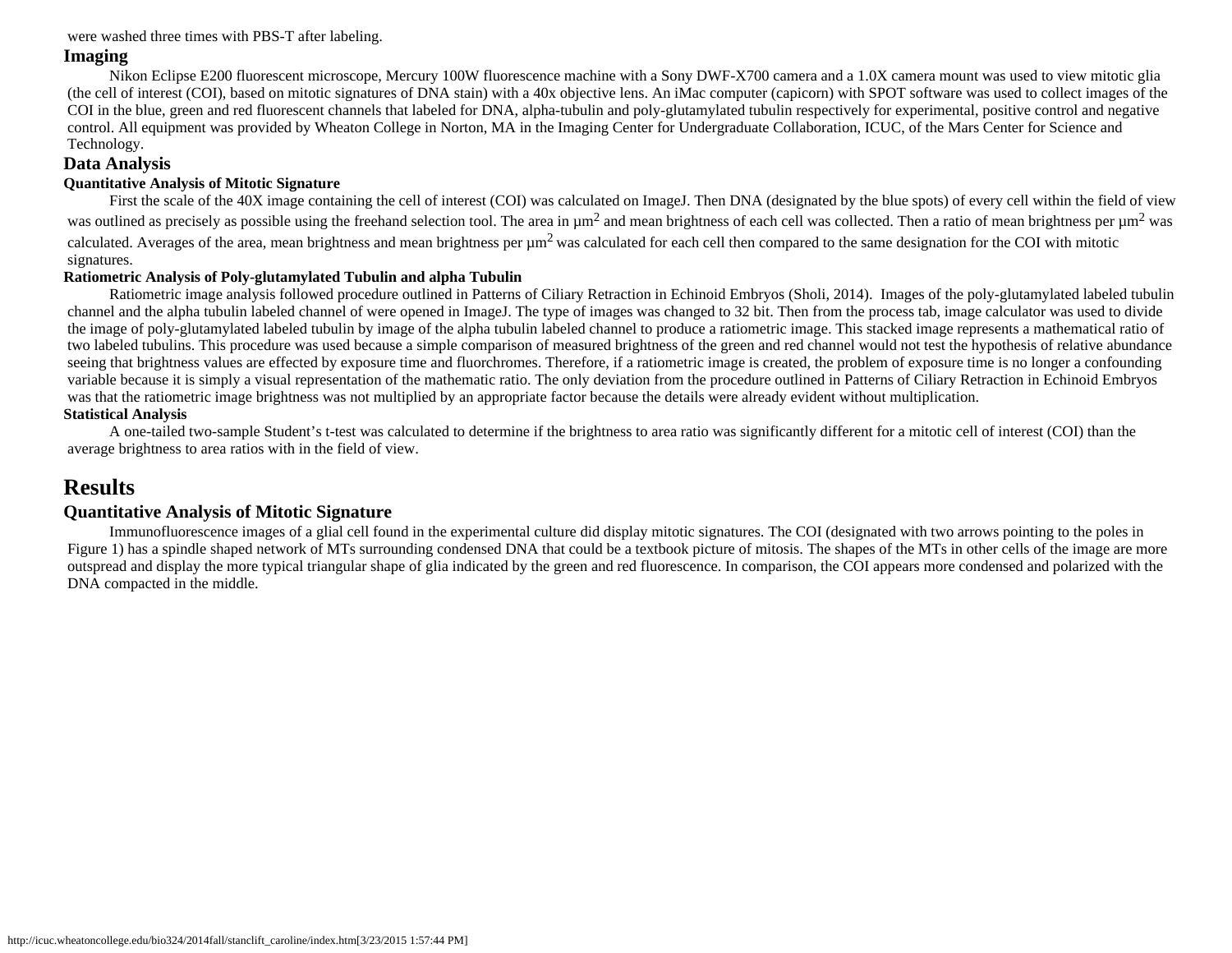

Figure 1. Overlaid image with arrows pointing to the poles of mitotic COI. This image layered blue, green and red immunofluorescence channels labeling DNA, alpha-tubulin and poly-glutamylated tubulin respectively.

Furthermore, as seen in Figure 2A, which contains only the DNA stained channel, the COI (indicated with an arrow) is much brighter and appears more condensed than other nuclei in the frame. Additionally, there are slight variations within the oblong DNA, possibly displaying individual chromosomes. Figure 2B shows an image of the negative control with no blue immunofluorescence and Figure 2C is an image of the positive control was sea urchin *(L. pictus)* with bright blue fluorescence.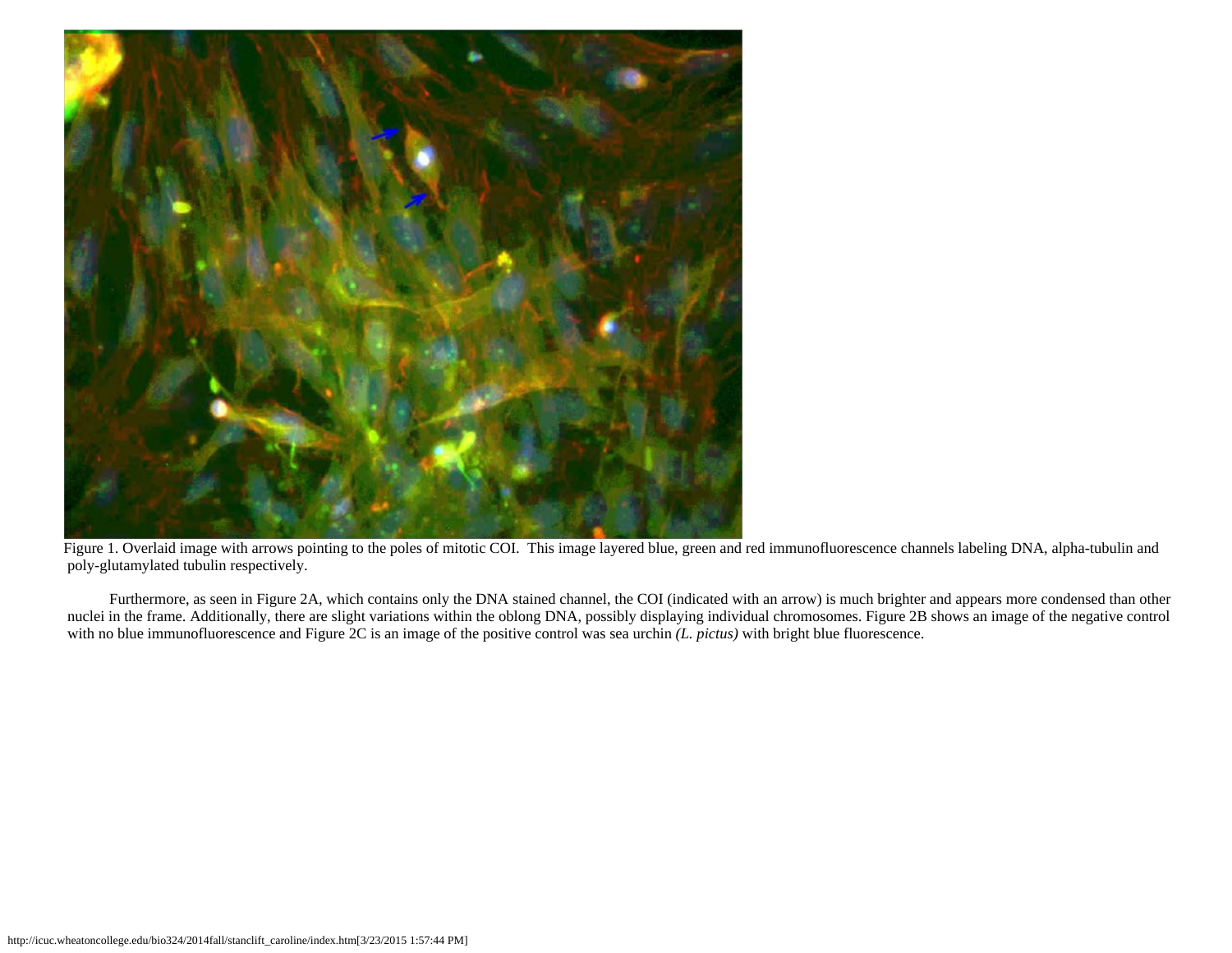

Figure 2. A. Immunofluorescence image at 40X of the blue channel with an arrow indicating DNA of COI in the experimental condition B. Immunofluorescence image at 40X of the blue channel negative control C. Immunofluorescence image of the blue channel in the positive control condition that used the same procedure on *L. pictus* embryos

Next the area in  $\mu$ m<sup>2</sup> and the mean brightness of each nucleus (n=47) was measured. Then the ratio of mean brightness to area was calculated by dividing the mean brightness by the area of the spot. Said quantification is displayed below in Figure 3. The ratio of brightness to area is almost nine times larger than average for the COI, derived from dually smaller area and larger mean brightness than average. The COI value was significantly different than the average values (p <0.0001; df=46) when a students' t-test was calculated, therefore there is a less than 0.01% probability the difference occurred by chance.





#### **Ratiometric Analysis of Poly-glutamylated Tubulin and Alpha Tubulin**

 After mitosis in the glial cell was confirmed, the fluorescence images appeared to show an unequal distribution of the two labeled tubulins across the mitotic cell. Therefore, ratiometric analysis was used to test the hypothesis that there is a relative abundance poly-glutamylated tubulin to alpha-tubulin in the poles of the mitotic cell.

 First of all, Figure 4A and 4B confirm the presence of both poly-glutamylated tubulin and alpha-tubulin respectively within the mitotic spindle. The results of the ratiometric image in Figure 4C display the mathematical ratio of the two images. Thus the brightness of the ratiometric image denotes a relative abundance or ratio of poly-glutamylated tubulin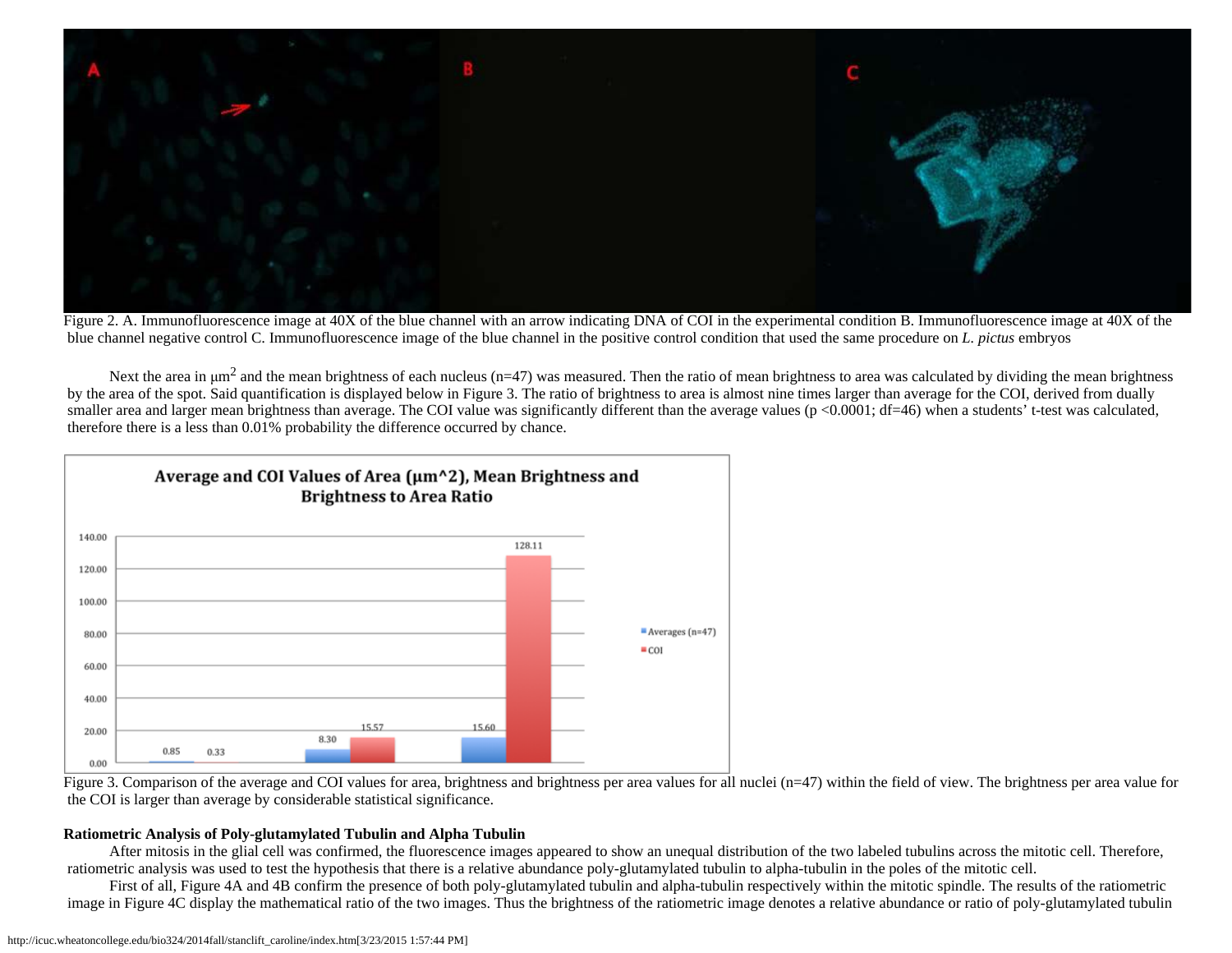to alpha tubulin. Where ever poly-glutamylatd tubulin is in relative abundance will be brighter because it is the numerator of the ratio. At the poles of the mitotic cell (indicated with arrows in Figure 4C), the image is brighter than the middle of the cell (indicated with an arrow in Figure 4C), which appears dimmer. Also, the ratio of polyglutamylated tubulin to alpha tubulin looks to be fairly constant across the cell denoted by the similar brightness excluding the poles.



Figure 4. Displays 32 bit image of A. Image of polyglutamylated-tubulin channel at 40X B. Alpha-tubulin channel at 40X and C. Ratiometric image (created by dividing A by B) suggesting that poly-glutamylated tubulin is relatively more abundant at the poles of the mitotic cell by the brightness in this region.

## **Discussion and Conclusions**

#### **Quantitative Analysis of Mitotic Signature**

 These qualitative and quantitative results support the hypothesis that glial cells are mitotic in primary culture. The qualitative data in Figure 1 displays the condensed bright DNA surrounded by a network of microtubules; clear mitotic signatures (Nigg, 2001). The image of the negative control in Figure 2B measured the validity of the Figure 1A and we were therefore able to conclude the extreme brightness of the DNA in the COI was not due to autofluorescence. Furthermore, we confirmed the Hoechst stain did in fact label DNA from the positive control in Figure 2C. Thus this study developed a method for quantifying mitotic DNA through relative brightness per area ratio after proper mitotic signatures have been found. These findings make sense because glial cells proliferate in culture therefore should be mitotic. These results are in concordance with other findings by Ratner (1986), Conti (2002) and Nobbio (2004) that found glia from different organisms are mitotic in culture but this study confirms that glia extracted specifically from domestic chick embryos are indeed mitotic.

#### **Ratiometric Analysis of Poly-glutamylated Tubulin and Alpha Tubulin**

Through a ratiometric analysis of Figure 4C, the hypothesis that there is a higher relative abundance of poly-glutymylated tubulin to alpha-tubulin at the poles of a mitotic Schwann cell is supported. The poles of the cells are brighter in the ratiometric image allowing us to conclude the relative abundance of poly-glutamylated tubulin than alpha tubulin in polar regions opposed to the middle of the cell. Research suggesting post-translational modifications may increase stability (Hammond et al., 2008) could explain the unequal distribution of poly-glutamylation in the mitotic spindle found by this study. As previously mentioned, the mitotic spindle is highly dynamic (Walczak & Heald, 2008). Individual fibers depolymerize quickly after motor proteins translocate the chromosomes along the microtubules toward the poles (Walczak & Heald, 2008) but the poles need to remain stable for this process to occur. Therefore this study could speculatively suggest a mechanism that stabilizes the poles of the mitotic spindle could be poly-glutamylation of the tubulin if there were enough of the same result for statistical significance.

This work follows suggestions for future research by Adam Sholi and transitively confirms "there is a higher abundance of poly-glutamylated tubulin than acetylated tubulin in the spindle" (Sholi, 2014). Notably, a current study detected levels of post-translational modification of α-tubulin in spindle microtubules by immunoelectron microscopy in CHO-K1 and found varied organization in the spindle at different stages of mitosis (Balashova, 2008). The study saw tyrosinated tubulin was not uniformly distributed across the cell yet no difference in the distribution of acetylated tubulin, a finding in concordance with previous research (Gundersen & Bulinski, 1986; Sholi, 2014). Another experiment found increased microtubule stability via posttranslational modifications to beta-III tubulin in differentiating P19 neurons (Laferriere, 1996). Thus, the present study is concurrent with some of the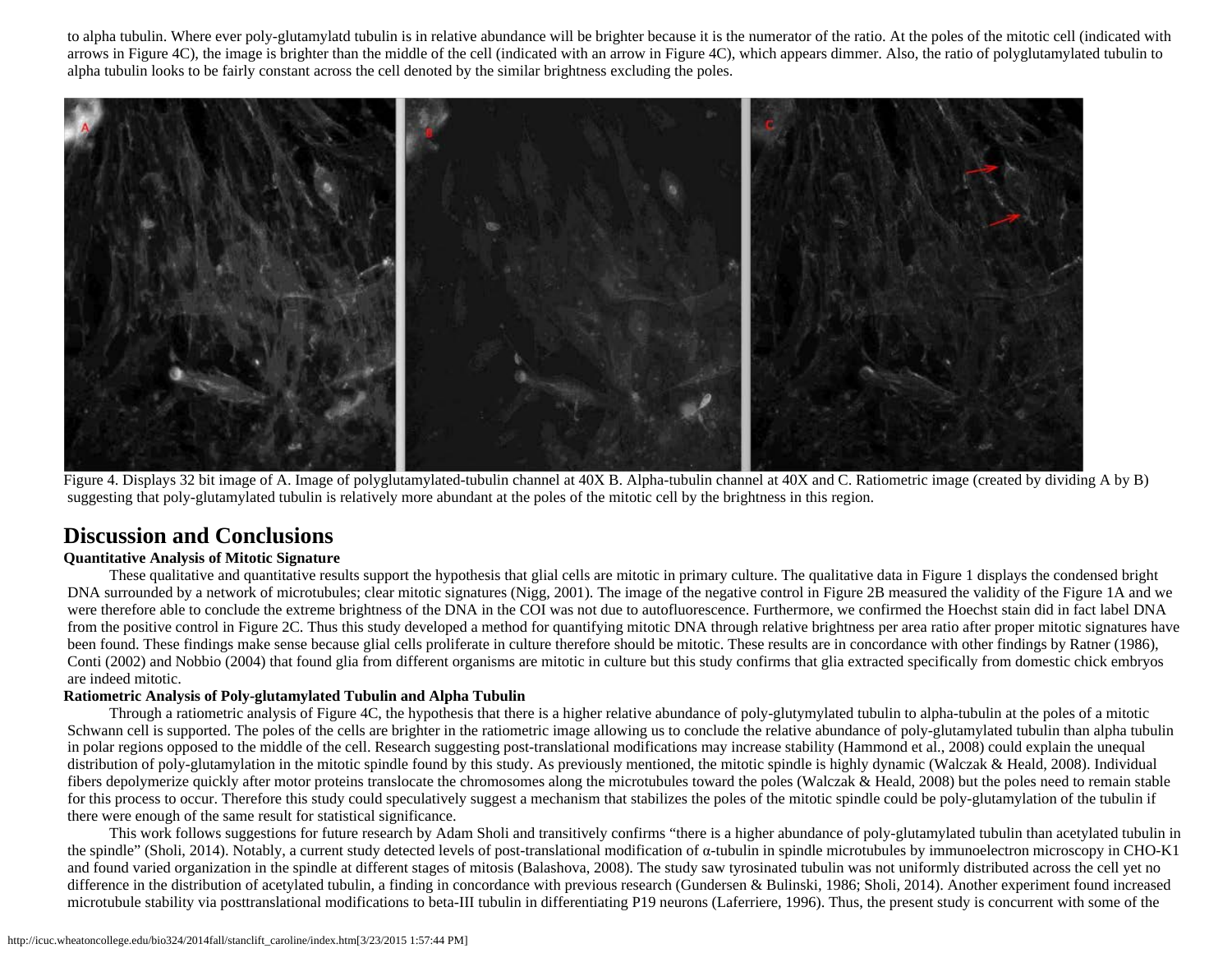literature that suggests the presence of both unequal distribution of post translational modifications potential and respective increased microtubule stability. Yet the current study was the first to our knowledge to present data on the relative distribution of poly-glutamylated tubulin to alpha tubulin in the mitotic spindle.

The matter of how poly-glutamylation of the tubulin fibers could stabilize the mitotic spindle is still under much speculation. Potentially, the mechanism by which polyglutamylated tubulin fibers are possibly able to stabilize the mitotic spindle could imaginably be caused though a role in initiation of formation of focal adhesions. Focal adhesions are molecular assemblies that act as mechanosensors (sensors of molecular force) and signal transducers between the extracellular matrix and the cytoskeleton (Riveline, 2011). There is a great deal of mechanical force at the poles of the cell during mitosis as well as rapid cellular signaling; two hallmark characteristics of focal adhesions. The interplay between posttranslational modifications of tubulin and occurrence of focal adhesions still requires further research but their similar traits displayed by immunofluorescence images could be promising for future research.

There are many limitations to the current study design. The small n value for mitotic glia is of great concern and the use of the hand selection tool could account for variable results in the future. Although the statistics calculated appear definitive ( $p < 0.0001$ ; df=46), they are somewhat deceptive because there was only one mitotic glial cell analyzed. If the study were to be repeated, finding a way to standardize the measurement tool so not to use free hand may be beneficial and of course analyzing a higher n value of mitotic glia. Specifically, analyzing enough mitotic glia so the relative distribution of mitotic glia at different phases of mitosis would be of utmost importance. Also, decreasing the cell density on the coverslips for better imaging is recommended because we may have seen other mitotic glia but still, low light fluorescence microscopy has some inherent limitations. Furthermore, future studies could analyze all known post-translational modifications for tubulin in the mitotic spindle using more specific antibodies (Magiera, 2013) or other possible stabilizing mechanisms in the mitotic spindle that may not occur from post-translational modifications to tubulin. Any intellectual gains on the structure and function of the mitotic spindle could be useful for anti-tubulin agents as cancer treatments because abnormal mitosis is a hallmark of the disease (Mahindroo, 2006). Perhaps, if the post-translational modifications distribution is in fact responsible for stability of the mitotic spindle through focal adhesions, then developing an anti-post-translationally modified tubulin drug could more specifically target metastatic cells.

Overall this study confirmed that glial cells are mitotic in primary culture from domestic chick embryos and added brief yet novel insight to the relative distribution of posttranslational modifications to tubulin.

## **Bibliography**

- Balashova, E. E., Ryaskina, S. S., Vinogradova, T. M., & Bystrevskaya, V. B. (2008). *Organization of mitotic apparatus poles in etoposide-treated CHO-K1 cells* doi:10.1134/S1990519X08030103
- Bobinnec, Y., Khodjakov, A., Mir, L. M., Rieder, C. L., Eddé, B., & Bornens, M. (1998). Centriole disassembly in vivo and its effect on centrosome structure and function in vertebrate cells. *The Journal of Cell Biology, 143*(6), 1575-1589. doi:10.1083/jcb.143.6.1575
- Conti, G., De Pol, A., Scarpini, E., Vaccina, F., De Riz, M., Baron, P., . . . Scarlato, G. (2002). *Interleukin-1beta and interferon-gamma induce proliferation and apoptosis in cultured schwann cells* doi:10.1016/S0165-5728(02)00003-6
- De Forges, H., Bouissou, A., & Perez, F. (2012). *Interplay between microtubule dynamics and intracellular organization* doi:10.1016/j.biocel.2011.11.009
- Dumontet, C., & Jordan, M. A. (2010). Microtubule-binding agents: A dynamic field of cancer therapeutics. *Nature Reviews Drug Discovery, 9*(10), 790-803.
- Gundersen, G. G., & Bulinski, J. C. (1986). Distribution of tyrosinated and nontyrosinated a-tubulin during mitosis. *Journal of Cell Biology, 102*(3), 1118-1126.
- Hollenbeck, P., & Morris, R. L. (2014). Neurobiology Bio324 primary culture of chick embryonic peripheral neurons 1: DISSECTION. Retrieved fromhttp://icuc.wheatoncollege.edu/bio324/2014/morris\_robert/BIO324\_Lab\_Proc\_1\_Dissection\_2014.htm
- Huitorel, P., White, D., Fouquet, J. -., Kann, M. -., Cosson, J., & Gagnon, C. (2002). Differential distribution of glutamylated tubulin isoforms along the sea urchin sperm axoneme. *Molecular Reproduction and Development, 62*(1), 139-148.
- Islam, M. N., & Iskander, M. N. (2004). *Microtubulin binding sites as target for developing anticancer agents*
- Jacobberger, J. W., Frisa, P. S., Sramkoski, R. M., Stefan, T., Shults, K. E., & Soni, D. V. (2008). A new biomarker for mitotic cells. *Cytometry Part A, 73*(1), 5-15. doi:10.1002/cyto.a.20501
- Janke, C. (2014). The tubulin code: Molecular components, readout mechanisms, functions. *Journal of Cell Biology, 206*(4), 461-472. doi:10.1083/jcb.201406055
- Jordan, M. A., & Wilson, L. (2004). Microtubules as a target for anticancer drugs. *Nature Reviews Cancer, 4*(4), 253-265.
- Kann, M. -., Soues, S., Levilliers, N., & Fouquet, J. -. (2003). *Glutamylated tubulin: Diversity of expression and distribution of isoforms* doi:10.1002/cm.10107